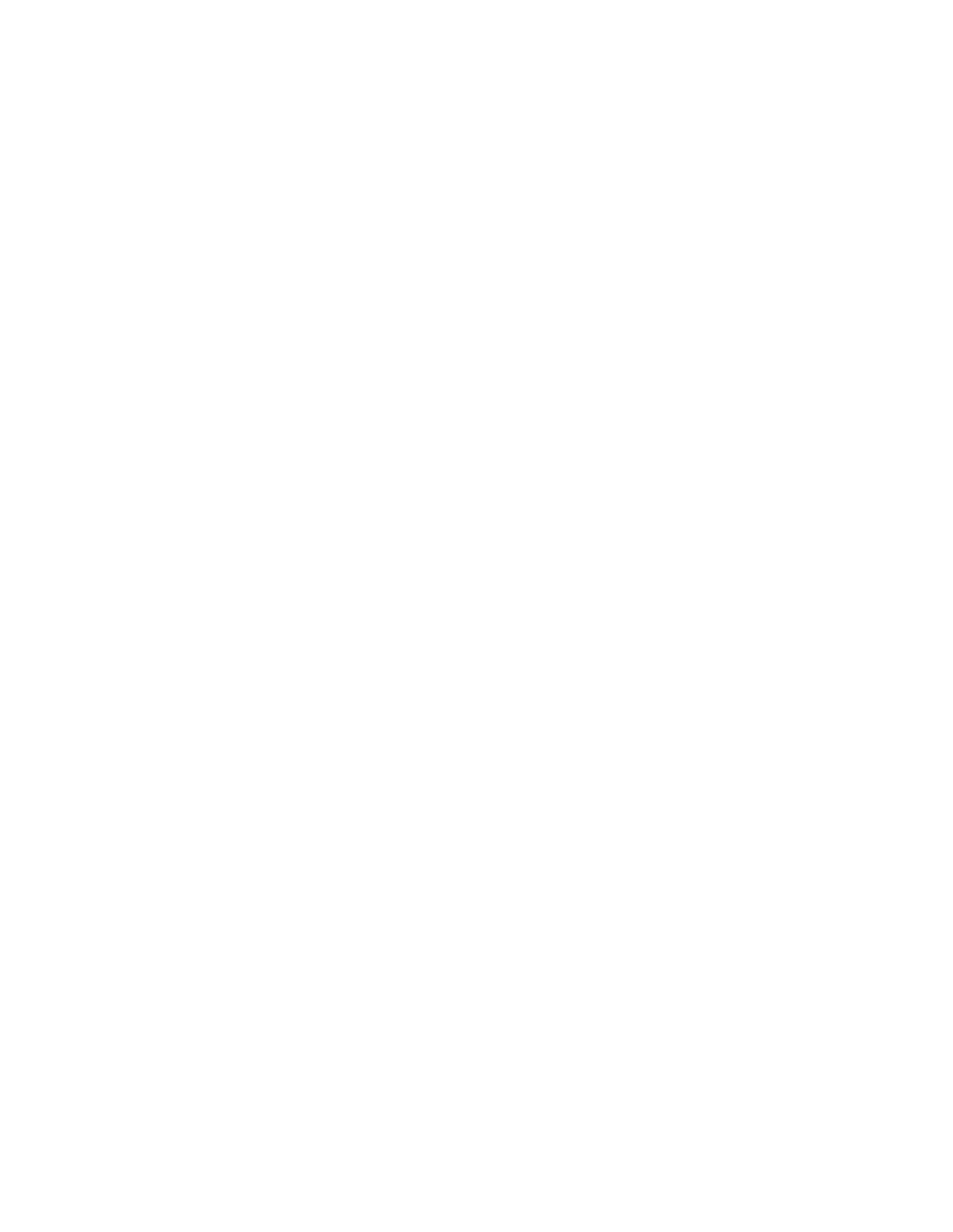# **Transportation Legislation Review Committee**

### **Committee Charge**

Pursuant to Section 43-2-145, C.R.S., the Transportation Legislation Review Committee (TLRC) is authorized to give guidance and direction to:

- the Colorado Department of Transportation (CDOT) in the development of the state transportation system and to provide legislative oversight of that development;
- the Colorado Department of Revenue (DOR) in the licensing of drivers and registration and titling of motor vehicles; and
- any state agency or political subdivision of the state that regulates motor vehicles or traffic, including those that impose penalties for violating traffic statutes and rules.

The committee must meet at least once each year to propose and review transportation, traffic, and motor vehicle legislation. It is permitted to review any phase of operations of CDOT, a public highway authority, or a regional transportation authority, and may require these entities to prepare and adopt long-range plans and complete financial or performance audits. The committee may also conduct a post-operation review of any project completed by these entities to determine whether it was completed in the most cost-effective and efficient manner.

#### **Committee Activities**

During the 2019 interim, the TLRC toured the mountain and western regions of the state to visit infrastructure projects, tour transportation facilities, and meet with stakeholders. In addition, the committee held two meetings at the State Capitol. The following subsections discuss the TLRC's actions during the 2019 interim.

**Mountain and western tour.** As part of the committee's mountain and western tour, the committee undertook discussions and tours with the following entities:

- Park County Senior Coalition;
- Breckenridge Free Ride and Summit Stage;
- Loma Port of Entry;
- CDOT regarding Bustang;
- ECO Transit:
- I-70 Coalition:
- Clear Creek County Transportation; and
- Regional Transportation District (RTD) and EasyMile at the 61st and Pena RTD Station.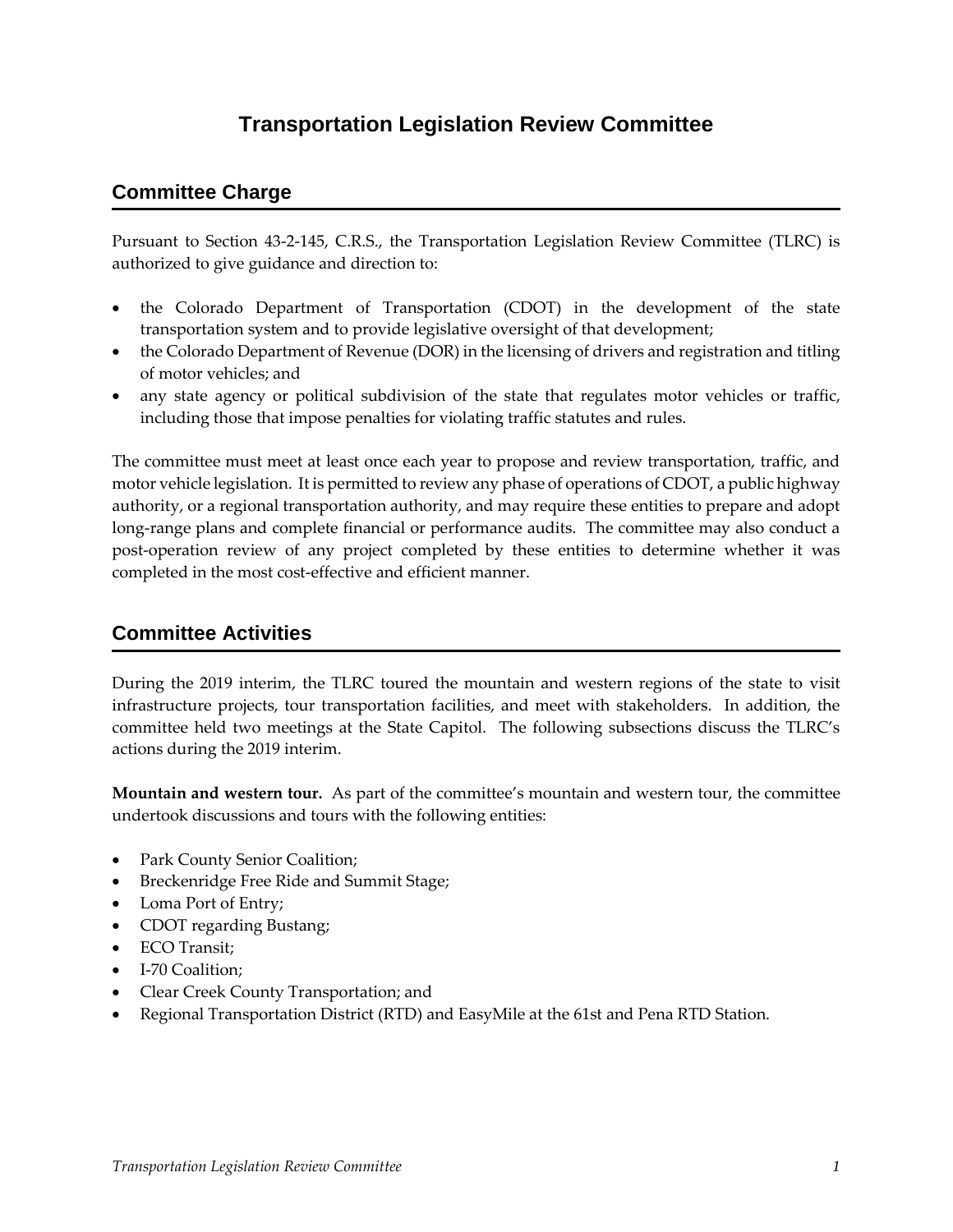**Colorado Department of Transportation.** Executive Director Lew and CDOT representatives updated the committee on several ongoing CDOT activities. Representatives from CDOT updated the committee on the US 36 eastbound emergency bridge construction; discussed managed lanes; highlighted the ongoing statewide planning process; discussed a recent nationwide pavement report; gave an update on Senate Bill 17-267 projects; highlighted the work of stakeholder group on Senate Bill 19-239; discussed stakeholder recommendations on recent changes in Colorado's winter traction laws; provided an update on multi-modal funding; and discussed the implementation of recent audit recommendations. A representative from Plenary also answered several questions regarding the emergency bridge construction on US 36.

**Southwest Chief and Front Range Passenger Rail Commission**. Representatives of the Southwest Chief and Front Range Passenger Rail Commission briefed the committee on its work in the past year. Representatives discussed the commission's work with Amtrak and the renewed interest in passenger rail along the Front Range and highlighted recent federal and state funding and future commission activities.

**Barriers to driver license for foster youth.**House Bill 19-1023 required the TLRC to study the barriers to foster children meeting the 50-hour driving requirement for an instruction permit, and the ability of foster children to obtain automobile insurance during the 2019 legislative interim. Representatives from the Colorado Department of Human Services, the Adams County Department of Human Services, the Office of Child's Representative, Fostering Great Ideas, and the Division of Motor Vehicles (DMV) presented on barriers to foster children receiving driver licenses, including a discussion of the options available and difficulties facing foster youth when applying for driver licenses. The representative from the Office of Child's Representative noted that three main statutory and rule barriers to driver licenses are funding for driver education, access to vital documents, and county vital documents requirements. This discussion resulted in Bill C.

**Colorado AAA presentation.**A representative from Colorado AAA presented to the committee on driver education requirement modernizations. In addition, the representative discussed traffic fatalities and driver distraction. Colorado AAA recommended that Colorado's law on driver education be updated to require driver education for all drivers under 17 years of age.

**Special mobile machinery presentation.** Representatives of United Rentals presented to the committee on special mobile machinery. The discussion highlighted issues with the current registration process, and eliminating the registration process for large rental business was recommended.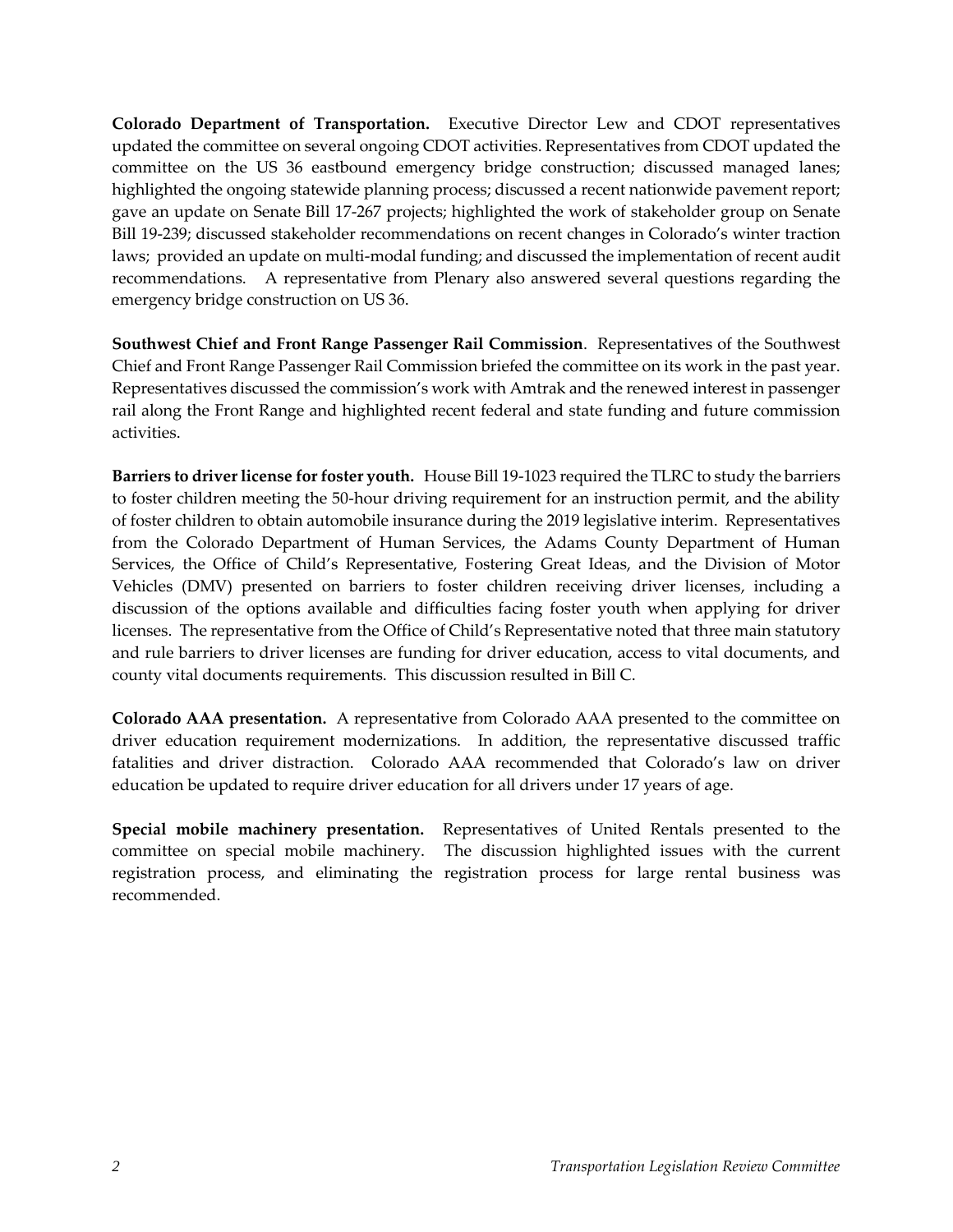**Regional Transportation District.**Representatives from the RTD briefed the committee on recent developments, including new line openings, service performance, the status of the upcoming N line, FasTracks investments, transit-oriented development, and mobility innovation. The representatives also discussed RTD's driver recruitment and retention issues. The committee was also updated about the 16th Street Mall project and new technology products offered by RTD, such as a current partnership with Uber. Finally, representatives discussed RTD's future mobility plan and the public input associated with the new plan. Representatives responded to questions from the committee about issues related to RTD's services and driver retention.

**Division of Motor Vehicles.**Representatives from the DMV within DOR provided an overview of the division's customer service improvements and issues related to the implementation of the DRIVES project. Representatives also provided information on the DMV's relationship with county clerks and law enforcement. The committee heard about the Real ID Act, SB 13-251 driver licenses, dealership registration, the self-service kiosk pilot, license plates, and other topics related to the state's registration and titling system. DMV representatives answered several questions regarding dealership registrations, DRIVES programming costs, and out-of-state registration violation enforcement.

**Public highway authorities.** Representatives from the E-470, Northwest Parkway, and Jefferson Parkway Public Highway Authorities (PHA) provided overviews of their agencies.

- *E-470.* The E-470 PHA is a 47-mile corridor that serves as a beltway for Denver's east side. The highway was completed in 2003, and rolled out all-electronic tolling in 2009. The E-470 representatives discussed several capital improvement projects underway on the toll road and the authority's bond debt, and highlighted the authority's plan to accommodate growth along the corridor and 2040 traffic projections for the corridor. An E-470 representative also discussed the authority's work as the state's electronic toll provider and the increase in the usage of managed lanes. Finally, representatives highlighted several changes due to recent legislation and answered several questions about transportation in the region.
- *Northwest Parkway.* Representatives from the Northwest Parkway PHA provided an overview of their authority, which was established in 1999 to connect E-470 to US 36 over nine miles. They provided an overview of their concession agreement, information on expansion possibilities, traffic history, and toll revenue statistics. They also highlighted the solar projects along the corridor.
- *Jefferson Parkway.* The Jefferson Parkway PHA was established in 2003 to complete the last unbuilt portion of the 470 beltway in the northwest quadrant of the Denver metropolitan area. Representatives of the authority discussed the authority's history and the next steps the authority will undertake towards completion of the parkway. In addition, representatives addressed the recent radiation soil sample surveys along a section of the corridor.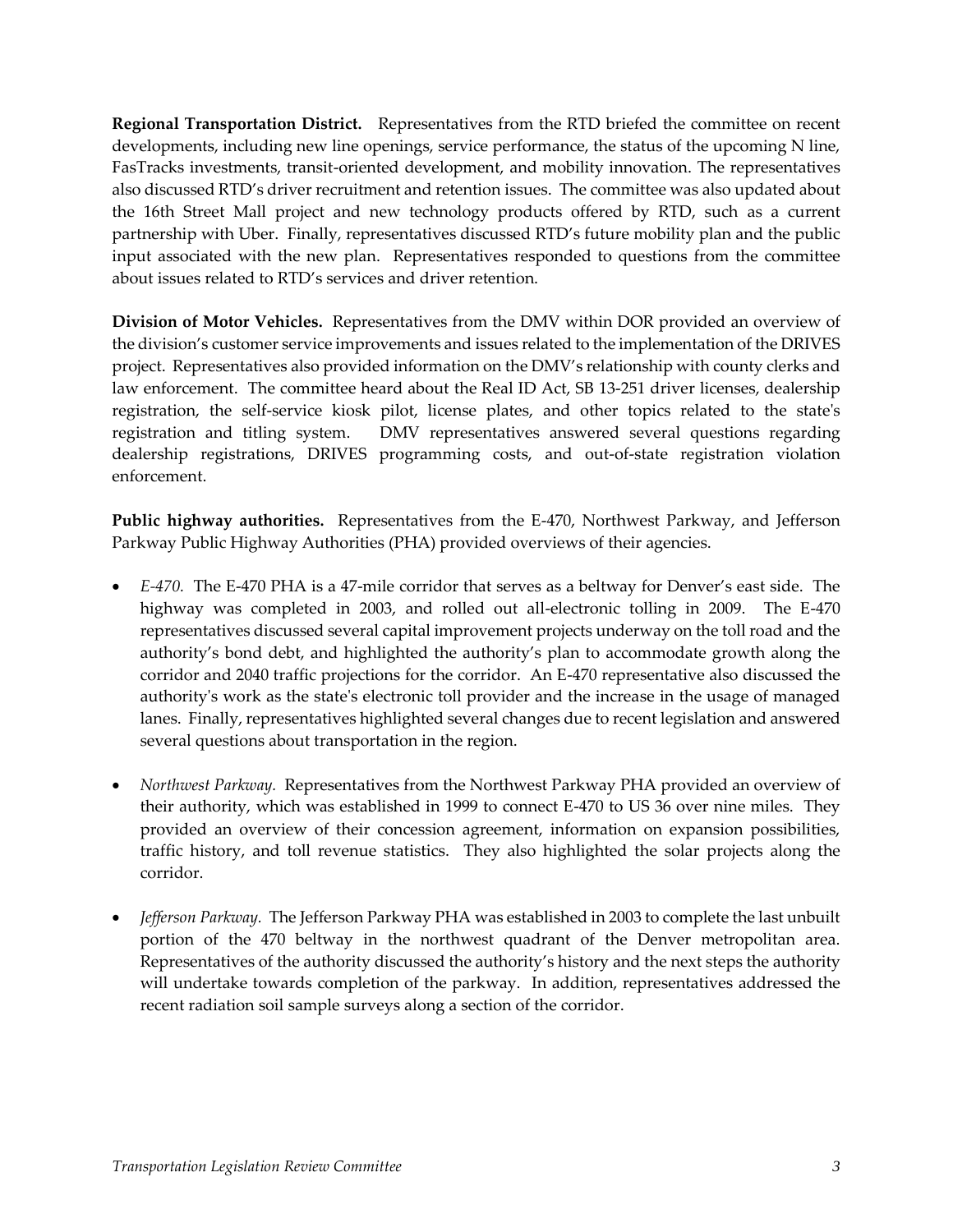**Colorado Cross Disability Coalition.** Representatives of the Colorado Cross Disability Coalition provided information on several issues related to transportation for person with disabilities, including CDOT's Bustang program, the accessibility of transportation network companies, RTD services and Access-a-Ride, and bike lane accessibility. Representatives highlighted the issues persons with disabilities face due to distracted drivers.

**Colorado Motor Carriers Association.** Representatives of the Colorado Motor Carriers Association provided information on freight in Colorado, highlighting trucking's impact on the Colorado economy, the revenue generated by trucking for transportation funding, truck safety, emissions in the trucking industry, and the organization's views on several committee interim bill drafts. Representatives also discussed several federal regulations affecting trucking and truck parking issues.

**Enterprise Holdings Rental Car Company.** Representatives from Enterprise Holdings Rental Car Company provided information on how the company is complying with the new winter traction law passed in 2019. They discussed their education campaign to customers and their work with CDOT and the Colorado State Patrol. Representatives answered several questions concerning public safety and traction checkpoints in other states.

**Renewable Energy Group.**Representatives from the Renewable Energy Group provided information on biofuels, including biodiesel production, the benefits of biodiesel and biofuels, and biofuels role in Colorado's greenhouse gas reductions goals. Representatives also highlighted several policy options, such as tax-based incentives, to increase biofuel adoption.

**ACLU of Colorado.** Representatives of the ACLU of Colorado provided information on the cancellation of a driver license due to unpaid traffic violation debt in Colorado. They highlighted the cases of several Colorado citizens impacted by the current cancellation process and recent legislation in Colorado regarding license suspensions.

**EdenCrete.** Representatives of EdenCrete, LLC, provided information to the committee on its product, EdenCrete. EdenCrete is a Colorado-based company that produces a carbon concrete additive that has been used in several construction projects around the state. Representatives discussed their nanotube technology and highlighted several projects in Colorado that used the product.

#### **Committee Recommendations**

As a result of committee discussion and deliberation, the Transportation Legislation Review Committee recommends the following five bills for consideration in the 2020 legislative session.

*Bill A – License Plate Expiration on Change of Ownership.* The bill creates a license plate reissuance process and changes Colorado's license plate color scheme beginning on January 2021. On or after January 1, 2021, the license plates expire for any owner who transfers or assigns their title or interest in another vehicle, and the plates may not be transferred to another vehicle. Owners of expired license